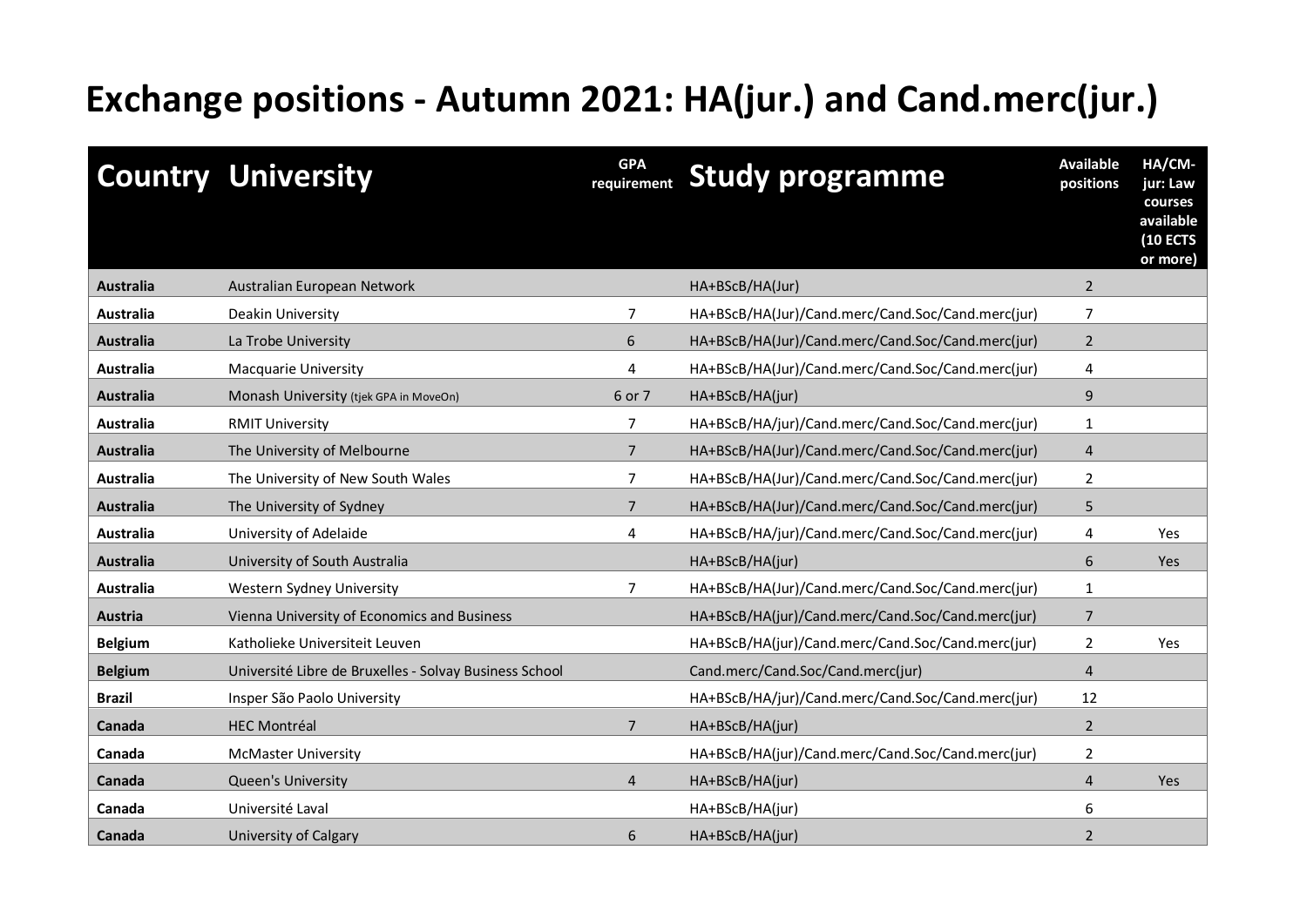| Canada                | University of Manitoba, Winnipeg             | 4  | HA+BScB/HA(jur)                                   | 4              |     |
|-----------------------|----------------------------------------------|----|---------------------------------------------------|----------------|-----|
| Canada                | University of Ottawa                         |    | HA+BScB/HA(jur)                                   | 6              |     |
| Canada                | University of the Fraser Valley              |    | HA+BScB/HA(Jur)                                   | $\mathbf{1}$   |     |
| Canada                | University of Victoria                       |    | HA+BScB/HA(jur)                                   | 4              |     |
| Canada                | Wilfrid Laurier University                   |    | HA+BScB/HA(jur)                                   | 16             |     |
| China                 | Peking University Shenzhen Graduate School   |    | Cand.merc/Cand.Soc/Cand.merc(jur)                 | $\overline{4}$ |     |
| China                 | Renmin University of China                   | 10 | Cand.merc/Cand.Soc/Cand.merc(jur)                 | 3              |     |
| China                 | Renmin University of China                   | 10 | HA+BScB/HA(jur)                                   | $\overline{2}$ |     |
| China                 | Shanghai Fudan University (to be confirmed!) |    | HA+BScB/HA(Jur)/Cand.merc/Cand.Soc/Cand.merc(jur) | $\mathbf{1}$   |     |
| China                 | University of Nottingham, Ningbo             |    | HA+BScB/HA/jur)/Cand.merc/Cand.Soc/Cand.merc(jur) | $\overline{2}$ |     |
| China                 | Xiamen University                            |    | Cand.merc/Cand.Soc/Cand.merc.(jur)                | $\overline{2}$ |     |
| China                 | <b>Xiamen University</b>                     |    | HA+BScB/HA(Jur)                                   | $\overline{2}$ |     |
| <b>Czech Republic</b> | University of Economics, Prague              |    | HA+BScB/HA(jur)/Cand.merc/Cand.Soc/Cand.merc(jur) | $\overline{2}$ | Yes |
| <b>Finland</b>        | <b>Aalto University</b>                      |    | HA+BScB/HA(jur)/Cand.merc/Cand.Soc/Cand.merc(jur) | $\overline{2}$ | Yes |
| <b>France</b>         | <b>EDHEC Business School Lille-Nice</b>      |    | Cand.merc/Cand.Soc/Cand.merc(jur)                 | 6              |     |
| France                | <b>EM Lyon Business School</b>               |    | Cand.merc/Cand.Soc/Cand.merc(jur)                 | $\overline{2}$ |     |
| <b>France</b>         | <b>ESC Rennes School of Business</b>         |    | HA+BScB/HA(jur)/Cand.merc/Cand.Soc/Cand.merc(jur) | 4              |     |
| France                | <b>ESCP Europe</b>                           |    | Cand.merc/Cand.Soc/Cand.merc(jur)                 | 4              |     |
| <b>France</b>         | <b>ESSEC Business School</b>                 |    | HA+BScB/HA(jur)                                   | 4              |     |
| France                | Grenoble Ecole de Management                 |    | Cand.merc/Cand.Soc/Cand.merc(jur)                 | $\mathbf{1}$   |     |
| <b>France</b>         | <b>Toulouse Business School</b>              |    | HA+BScB/HA(jur)/Cand.merc/Cand.Soc/Cand.merc(jur) | 6              |     |
| Germany               | Freie Universität Berlin (FU Berlin)         |    | Cand.merc/Cand.Soc/Cand.merc(jur)                 | $\overline{2}$ |     |
| Germany               | Humboldt-Universität zu Berlin               |    | HA+BScB/HA(jur)/Cand.merc/Cand.Soc/Cand.merc(jur) | $\mathbf{1}$   |     |
| Germany               | Leipzig Graduate School of Management (HHL)  |    | Cand.merc/Cand.Soc/Cand.merc(jur)                 | $\overline{2}$ |     |
| Germany               | Ludwig-Maximillians-Universitat Munchen      |    | HA+BScB/HA(jur)/Cand.merc/Cand.Soc/Cand.merc(jur) | $\mathbf{1}$   |     |
| Germany               | Universitat zu Köln                          |    | HA+BScB/HA(jur)/Cand.merc/Cand.Soc/Cand.merc(jur) | $\overline{4}$ |     |
| Germany               | University of Mannheim                       |    | HA+BScB/HA(jur)/Cand.merc/Cand.Soc/Cand.merc(jur) | 3              |     |
| Greece                | Athens University of Economics & Business    |    | HA+BScB/HA(jur)                                   | $\overline{4}$ |     |
| <b>Hong Kong</b>      | City University of Hong Kong                 |    | HA+BScB/HA(jur)                                   | $\overline{7}$ |     |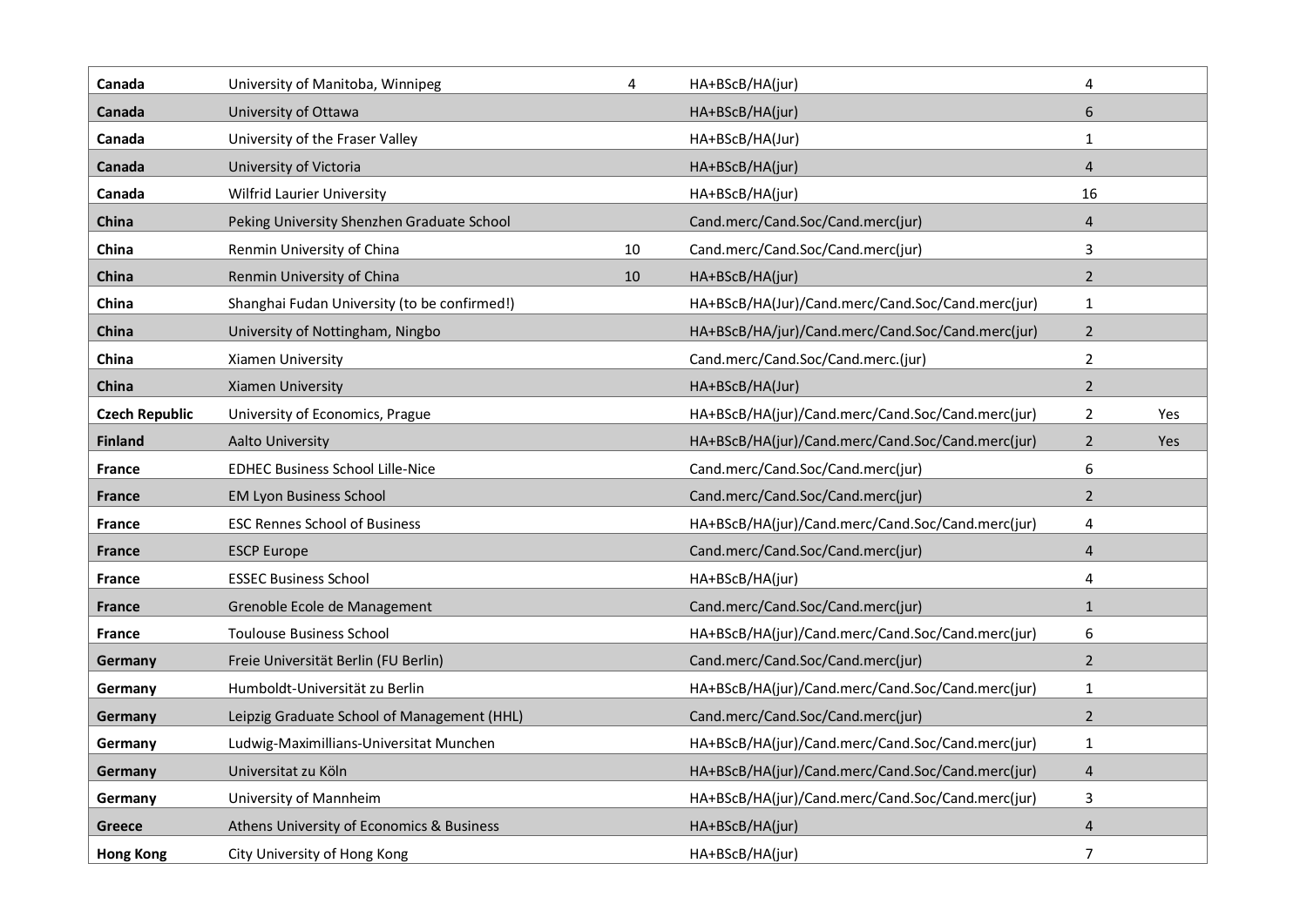| <b>Hong Kong</b> | Hong Kong Baptist University                                   | $\overline{4}$ | Cand.merc/Cand.Soc/Cand.merc(jur)                 | $\mathbf{1}$   |     |
|------------------|----------------------------------------------------------------|----------------|---------------------------------------------------|----------------|-----|
| <b>Hong Kong</b> | Hong Kong Baptist University                                   | 4              | HA+BScB/HA(Jur)                                   | 3              |     |
| <b>Hong Kong</b> | Hong Kong Polytechnic University                               |                | HA+BScB/HA(jur)                                   | $\,8\,$        | Yes |
| <b>Hong Kong</b> | Hong Kong University of Science & Technology                   |                | HA+BScB/HA(jur)                                   | 4              |     |
| <b>Hong Kong</b> | University of Hong Kong                                        | $\overline{7}$ | HA+BScB/HA(jur)                                   | 5              |     |
| <b>Hungary</b>   | Corvinus University of Budapest (Corvenius Business<br>School) |                | HA+BScB/HA(jur)/Cand.merc/Cand.Soc/Cand.merc(jur) | $\overline{4}$ |     |
| <b>Iceland</b>   | Reykjavik University                                           |                | HA+BScB/HA(jur)/Cand.merc/Cand.Soc/Cand.merc(jur) | $\overline{4}$ |     |
| India            | Indian Institute of Management Calcutta                        |                | Cand.merc/Cand.Soc/Cand.merc(jur)                 | 3              |     |
| India            | Management Development Institute Gurgaon                       |                | Cand.merc/Cand.Soc/Cand.merc(jur)                 | 10             |     |
| Ireland          | National University Of Ireland, Galway                         |                | HA+BScB/HA(jur)                                   | 3              |     |
| Ireland          | University of Limerick                                         |                | HA+BScB/HA(jur)                                   | $\overline{2}$ | Yes |
| Ireland          | Technological University Dublin (TU Dublin)                    |                | JA+BScB/HA(jur)                                   | 4              |     |
| Italy            | <b>Bocconi University</b>                                      |                | HA+BScB/HA(Jur)/Cand.merc/Cand.Soc/Cand.merc(jur) | 4              | Yes |
| <b>Italy</b>     | Universita degli studi di Venezia Ca'Foscari                   |                | HA+BScB/HA(jur)/Cand.merc/Cand.Soc/Cand.merc(jur) | 4              | Yes |
| Italy            | University Luiss Guido Carli                                   |                | HA+BScB/HA(jur)/Cand.merc/Cand.Soc/Cand.merc(jur) | $\overline{4}$ |     |
| Japan            | Hitotsubashi University                                        | 4              | HA+BScB/HA(jur)                                   | 4              |     |
| Japan            | <b>Kobe University</b>                                         |                | Cand.merc/Cand.Soc/Cand.merc(jur)                 | 3              |     |
| Japan            | Nagoya University of Commerce & Business                       |                | HA+BScB/HA(jur)                                   | 4              |     |
| Japan            | Rikkyo University                                              |                | HA+BScB/HA(jur)                                   | $\overline{4}$ |     |
| Japan            | Waseda University                                              | $\overline{7}$ | HA+BScB/HA(Jur)/Cand.merc/Cand.Soc/Cand.merc(jur) | 4              |     |
| Kazakhstan       | <b>KIMEP University</b>                                        | $\overline{4}$ | HA+BScB/HA(jur)                                   | $\overline{2}$ |     |
| Korea            | Korea University                                               |                | HA+BScB/HA(jur)                                   | $\overline{2}$ |     |
| Korea            | Kyung Hee University                                           |                | HA+BScB/HA/jur)/Cand.merc/Cand.Soc/Cand.merc(jur) | $\mathbf{1}$   |     |
| Korea            | Sogang University                                              |                | HA+BScB/HA(Jur)/Cand.merc/Cand.Soc/Cand.merc(jur) | $\overline{4}$ |     |
| Korea            | Yonsei University                                              | $\overline{7}$ | HA+BScB/HA(Jur)                                   | $\overline{2}$ |     |
| Latvia           | Stockholm School of Economics in Riga                          |                | HA+BScB/HA(jur)                                   | $\overline{2}$ |     |
| Lithuania        | <b>Vilnius University</b>                                      |                | HA+BScB/HA(jur)/Cand.merc/Cand.Soc/Cand.merc(jur) | 2              |     |
| Malaysia         | The University of Nottingham, Malaysia Campus                  | 7              | HA+BScB/HA(Jur)                                   | $\overline{2}$ |     |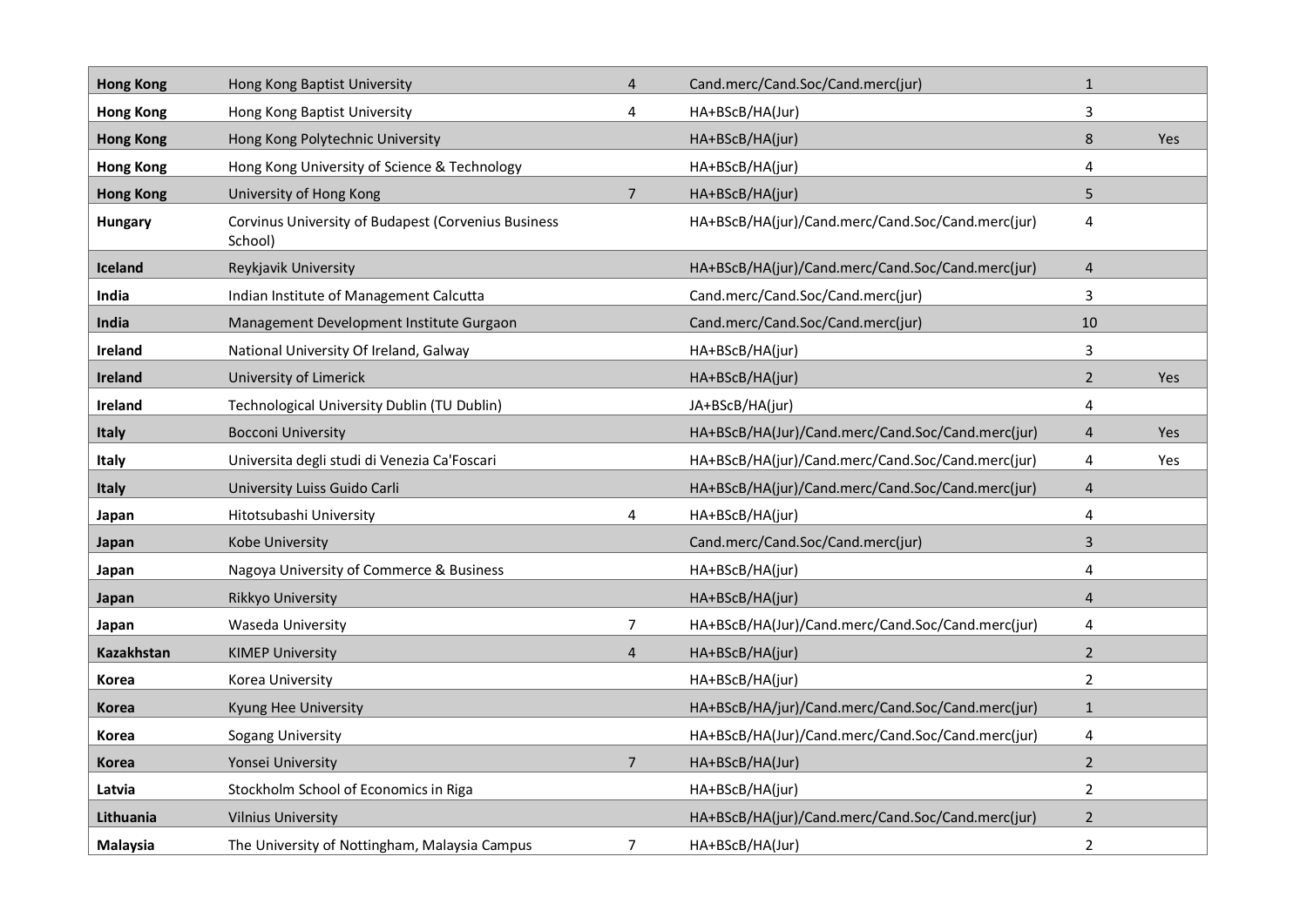| <b>Mexico</b>         | ITESM, Monterrey Campus, Mexico                | $\overline{4}$ | HA+BScB/HA(jur/Cand.merc/Cand.Soc/Cand.merc(jur)  | 8                |     |
|-----------------------|------------------------------------------------|----------------|---------------------------------------------------|------------------|-----|
| <b>Mexico</b>         | Universidad de Monterrey                       |                | HA+BScB/HA(jur)                                   | 8                |     |
| <b>Netherlands</b>    | Erasmus Universiteit Rotterdam                 |                | Cand.merc/Cand.Soc/Cand.merc(jur)                 | $\mathbf{1}$     |     |
| <b>Netherlands</b>    | Erasmus Universiteit Rotterdam                 |                | HA+BScB/HA(jur)                                   | 4                |     |
| <b>Netherlands</b>    | <b>Maastricht University</b>                   |                | HA+BScB/HA(jur)/Cand.merc/Cand.Soc/Cand.merc(jur) | $\mathbf{1}$     |     |
| <b>Netherlands</b>    | Universiteit Utrecht                           |                | HA+BScB/HA(jur)                                   | $\overline{2}$   |     |
| <b>Netherlands</b>    | Vrije Universiteit Amsterdam                   |                | HA+BScB/HA(jur)/Cand.merc/Cand.Soc/Cand.merc(jur) | $\overline{4}$   |     |
| <b>New Zealand</b>    | Auckland University of Technology              |                | HA+BScB/HA(jur)                                   | $\overline{2}$   |     |
| <b>New Zealand</b>    | The University of Auckland                     | $\overline{7}$ | HA+BScB/HA(Jur)                                   | $\mathbf{1}$     |     |
| <b>New Zealand</b>    | University of Otago                            | $\overline{7}$ | HA+BScB/HA(jur)                                   | $\overline{2}$   | Yes |
| <b>Norway</b>         | BI Norwegian Business School                   |                | HA+BScB/HA(jur)/Cand.merc/Cand.Soc/Cand.merc(jur) | $\overline{4}$   |     |
| Norway                | Norwegian School of Economics & Business (NHH) |                | HA+BScB/HA(jur)/Cand.merc/Cand.Soc/Cand.merc(jur) | $\overline{2}$   |     |
| Peru                  | Universidad del Pacífico                       |                | HA+BScB/HA(jur)                                   | $\boldsymbol{6}$ |     |
| Portugal              | Universidade Católica Portuguesa Lisboa        |                | HA+BScB/HA(jur)/Cand.merc/Cand.Soc/Cand.merc(jur) | $\mathbf{1}$     |     |
| Portugal              | Universidade do Porto                          |                | HA+BScB/HA(jur)/Cand.merc/Cand.Soc/Cand.merc(jur) | $\overline{2}$   |     |
| Portugal              | Universidade Nova de Lisboa                    |                | HA+BScB/HA(jur)/Cand.merc/Cand.Soc/Cand.merc(jur) | 8                |     |
| Singapore             | National University of Singapore (NUS)         |                | HA+BScB/HA(jur)                                   | 15               |     |
| Singapore             | Singapore Management University                |                | HA+BScB/HA(jur)                                   | 6                | Yes |
| Slovenia              | University of Ljubljana                        |                | HA+BScB/HA(jur)/Cand.merc/Cand.Soc/Cand.merc(jur) | $\mathbf{1}$     |     |
| Spain                 | Carlos III University of Madrid                |                | HA+BScB/HA(jur)/Cand.merc/Cand.Soc/Cand.merc(jur) | 4                |     |
| <b>Spain</b>          | Public University of Navarra                   |                | HA+BScB/HA(jur)                                   | $\overline{2}$   | Yes |
| Sweden                | Göteborgs Universitet                          |                | HA+BScB/HA(jur)/Cand.merc/Cand.Soc/Cand.merc(jur) | $\overline{2}$   |     |
| Taiwan                | <b>National Taiwan University</b>              | 6              | HA+BScB/HA(Jur)                                   | $\mathbf{1}$     |     |
| <b>Thailand</b>       | Chulalongkorn University                       |                | HA+BScB/HA/jur)/Cand.merc/Cand.Soc/Cand.merc(jur) | $\overline{2}$   |     |
| <b>Thailand</b>       | Thammasat University                           |                | HA+BScB/HA(jur)                                   | $\overline{2}$   |     |
| <b>Turkey</b>         | <b>Koc University</b>                          | 4              | HA+BScB/HA(jur)/Cand.merc/Cand.Soc/Cand.merc(jur) | $\overline{2}$   |     |
| <b>United Kingdom</b> | <b>Bath Spa University</b>                     |                | HA+BScB/HA(jur)                                   | $\mathbf 2$      |     |
| <b>United Kingdom</b> | Leeds Beckett University                       |                | HA+BScB/HA(jur)                                   | $\overline{2}$   |     |
| <b>United Kingdom</b> | Loughborough University                        |                | HA+BScB/HA(jur)/Cand.merc/Cand.Soc/Cand.merc(jur) | 4                |     |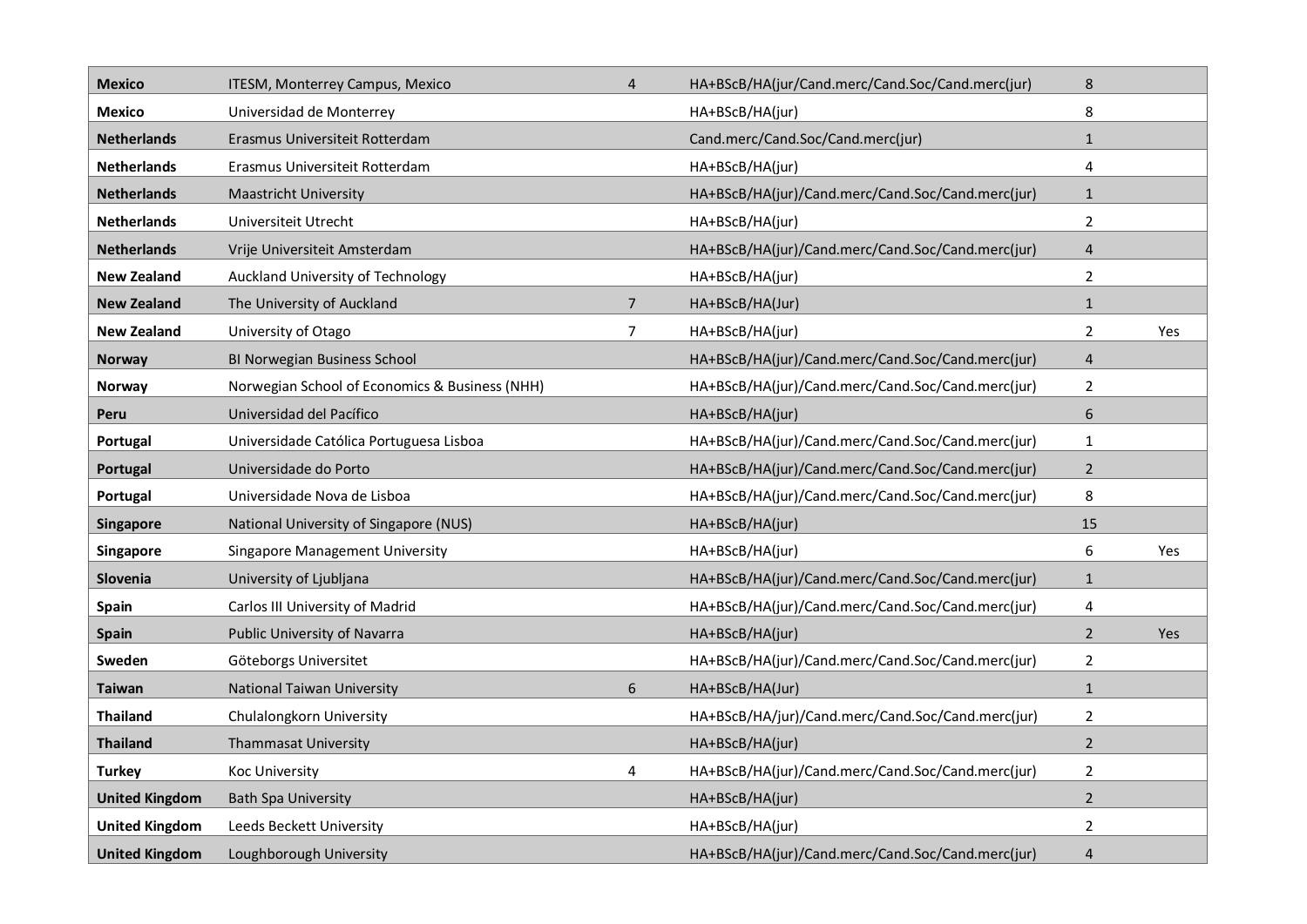| <b>United Kingdom</b> | <b>Newcastle University</b>                        |                | HA+BScB/HA(jur)                                   | 4                       |
|-----------------------|----------------------------------------------------|----------------|---------------------------------------------------|-------------------------|
| <b>United Kingdom</b> | Sheffield Hallam University (SBS)                  |                | HA+BScB/HA(jur)                                   | 4                       |
| <b>United Kingdom</b> | The University of Birmingham                       | 4              | HA+BScB/HA(jur)                                   | 3                       |
| <b>United Kingdom</b> | The University of Greenwich                        |                | HA+BScB/HA(jur)                                   | 4                       |
| <b>United Kingdom</b> | University of Bradford - School of Management      |                | HA+BScB/HA(jur)                                   | 4                       |
| <b>United Kingdom</b> | University of Durham                               |                | Cand.merc/Cand.Soc/Cand.merc(jur)                 | 4                       |
| <b>United Kingdom</b> | University of Glasgow                              |                | HA+BScB/HA(jur)                                   | 3                       |
| <b>United Kingdom</b> | University of Leeds                                | $\overline{7}$ | HA+BScB/HA(jur)                                   | $\overline{2}$          |
| <b>United Kingdom</b> | University of Manchester                           | 8              | HA+BScB/HA(jur)                                   | 3                       |
| <b>United Kingdom</b> | <b>University of Reading</b>                       | 10             | HA+BScB/HA(jur)                                   | $\overline{2}$          |
| <b>United Kingdom</b> | University of Westminster (Fee-paying)             |                | HA+BScB/HA(jur)                                   | $\overline{2}$          |
| <b>United States</b>  | <b>Bloomsburg University</b>                       |                | HA+BScB/HA(jur)                                   | $\overline{4}$          |
| <b>United States</b>  | <b>Boise State University</b>                      |                | HA+BScB/HA(Jur)                                   | $\mathbf{1}$            |
| <b>United States</b>  | Florida International University                   | $\overline{7}$ | HA+BScB/HA(Jur)                                   | $\overline{2}$          |
| <b>United States</b>  | Michigan State University                          |                | HA+BScB/HA(Jur)/Cand.merc/Cand.Soc/Cand.merc(jur) | $\mathbf{1}$            |
| <b>United States</b>  | North Dakota State University (NDSU)               | 6              | HA+BScB/HA(jur)                                   | 10                      |
| <b>United States</b>  | Saint Louis University                             |                | HA+BScB/HA(Jur)                                   | $\overline{2}$          |
| <b>United States</b>  | San Francisco State University                     |                | HA+BScB/HA(jur)                                   | 14                      |
| <b>United States</b>  | State University of New York, Albany               | 6              | HA+BScB/HA(Jur)                                   | $\overline{2}$          |
| <b>United States</b>  | The University of Alabama                          | $\overline{4}$ | HA+BScB/HA(jur)                                   | $\overline{2}$          |
| <b>United States</b>  | The University of North Carolina Greensboro (UNCG) | MSc: 7         | HA+BScB/HA/jur)/Cand.merc/Cand.Soc/Cand.merc(jur) | 6                       |
| <b>United States</b>  | <b>University of Arkansas</b>                      |                | HA+BScB/HA(jur)                                   | $\overline{\mathbf{r}}$ |
| <b>United States</b>  | University of California                           | $\overline{7}$ | HA+BScB/HA(Jur)                                   | 3                       |
| <b>United States</b>  | University of California, Santa Cruz               | $\overline{7}$ | HA+BScB/HA(Jur)                                   | $\mathbf{1}$            |
| <b>United States</b>  | Florida International University                   | $\overline{7}$ | HA+BScB/HA(jur)                                   | $\overline{2}$          |
| <b>United States</b>  | University of Florida                              | $\overline{7}$ | HA+BScB/HA(jur)                                   | $\mathbf{1}$            |
| <b>United States</b>  | University of Mississippi                          | 4              | HA+BScB/HA(Jur)                                   | $\mathbf{1}$            |
| <b>United States</b>  | University of Massachusetts                        |                | HA+BScB/HA(Jur)                                   | $\overline{2}$          |
| <b>United States</b>  | University of Montana                              |                | HA+BScB/HA(Jur)/Cand.merc/Cand.Soc/Cand.merc(jur) | $\mathbf{1}$            |